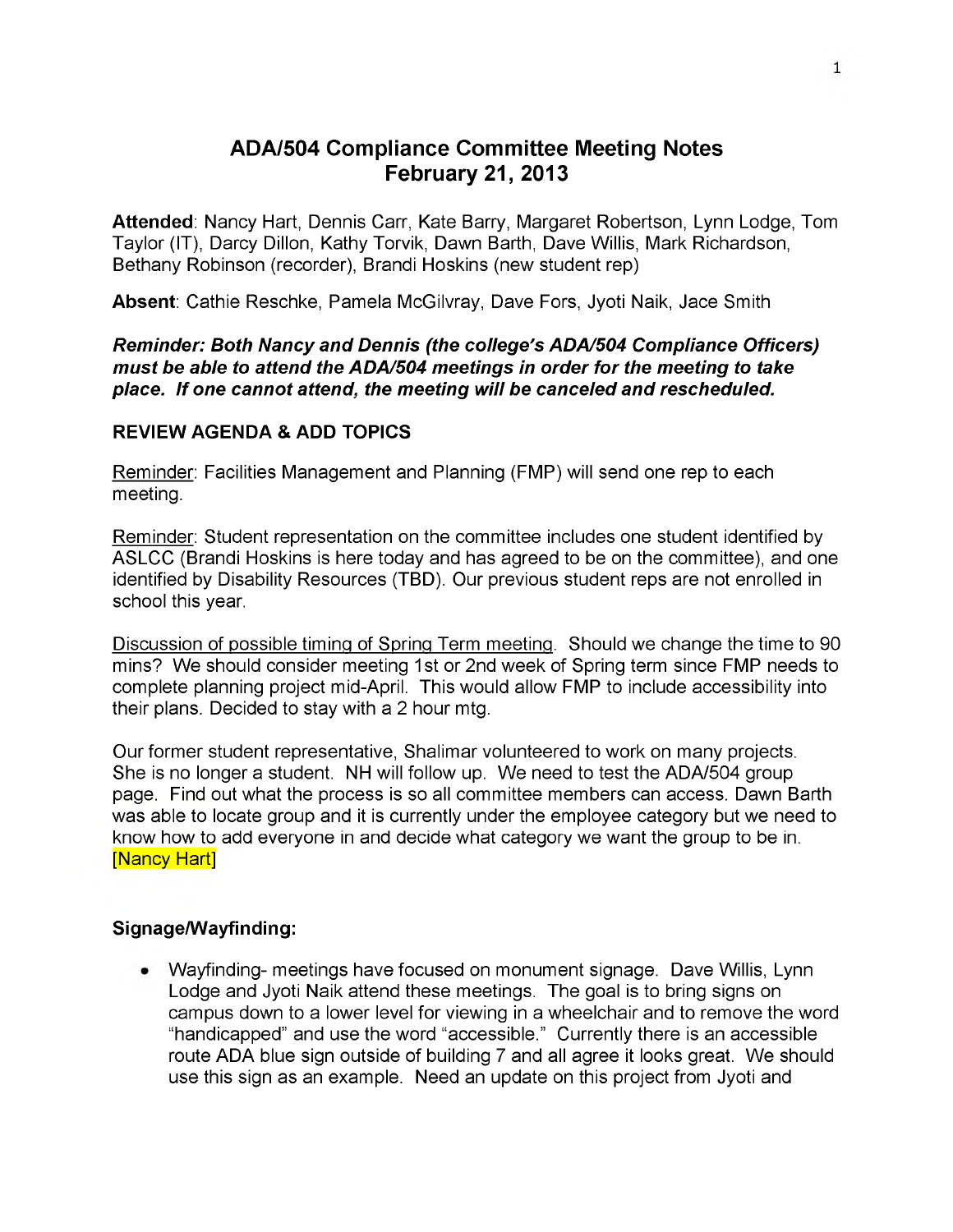make sure she gets the feedback on the "accessible" verbiage. **[Dave will** communicate this to Jyoti and put in a work order]

- Shalimar was working on an accessibility map and we will have to check with her if she made any progress on this. **[Nancy Hart]**
- We could also talk with GIS to have one of their classes work on a map. Lynn Songer (GIS) would be a contact. Students do individual projects. Lynn could present idea to students. [Lynn Lodge will contact Lynn Songer]
- Dave Willis knows a current student who could potentially work on the map. He can check with the student and connect him with Lynn Songer (copy Lynn Lodge). **[Dave Willis]**
- Transportation funds to be used for Wayfinding? 250K parking funds- some could be used for cell phone system. Dave thinks Grant funds should be used first. Cathie Reschke has information on this. Make sure we want this as a team and then set up a meeting with the Grant office and they can let us know what the possibilities are. Evaluate the pros and cons- ongoing costs, subscriber costs etc. **[Cathie follow up with Dave]**
- Some signage has been updated- 7 and 10 are changed. All the kiosks have been updated to just numbers. Will numbers be posted on all 4 sides? Send an email to Dave to select higher priority buildings. Bldg 4- already added another 4. [All]
- Work was done over the summer on the kiosks but it will be changed again this summer. Signs along Elden Schafer are going to be moved as well since they are too close. Jyoti hired a traffic engineer to look at striping and signage in parking lot. Stripping will be done this summer. Traffic patterns will be changed to make them safer and not have so many signs on campus- standardization with getting the message across.
- Internal signage is confusing- put in a work order to get it on FMP's list. Bldg 1 and 19. **[Mark and Dave will work with Helen Garret to come up with a plan]**

#### **New Agenda Item: Ramps and Bridge Weight Restriction Signage**

2nd level ramps and bridges- weight restrictions. What about powered wheelchairs? Would they exceed- no. These signs are for small vehicles and reflect the 100lbs per square foot restriction. This is a required post with contractors as the intended audience. The sign should read differently. Ex: Bldg 11 to center and there is a sign there. Dave will work on clarification on signage.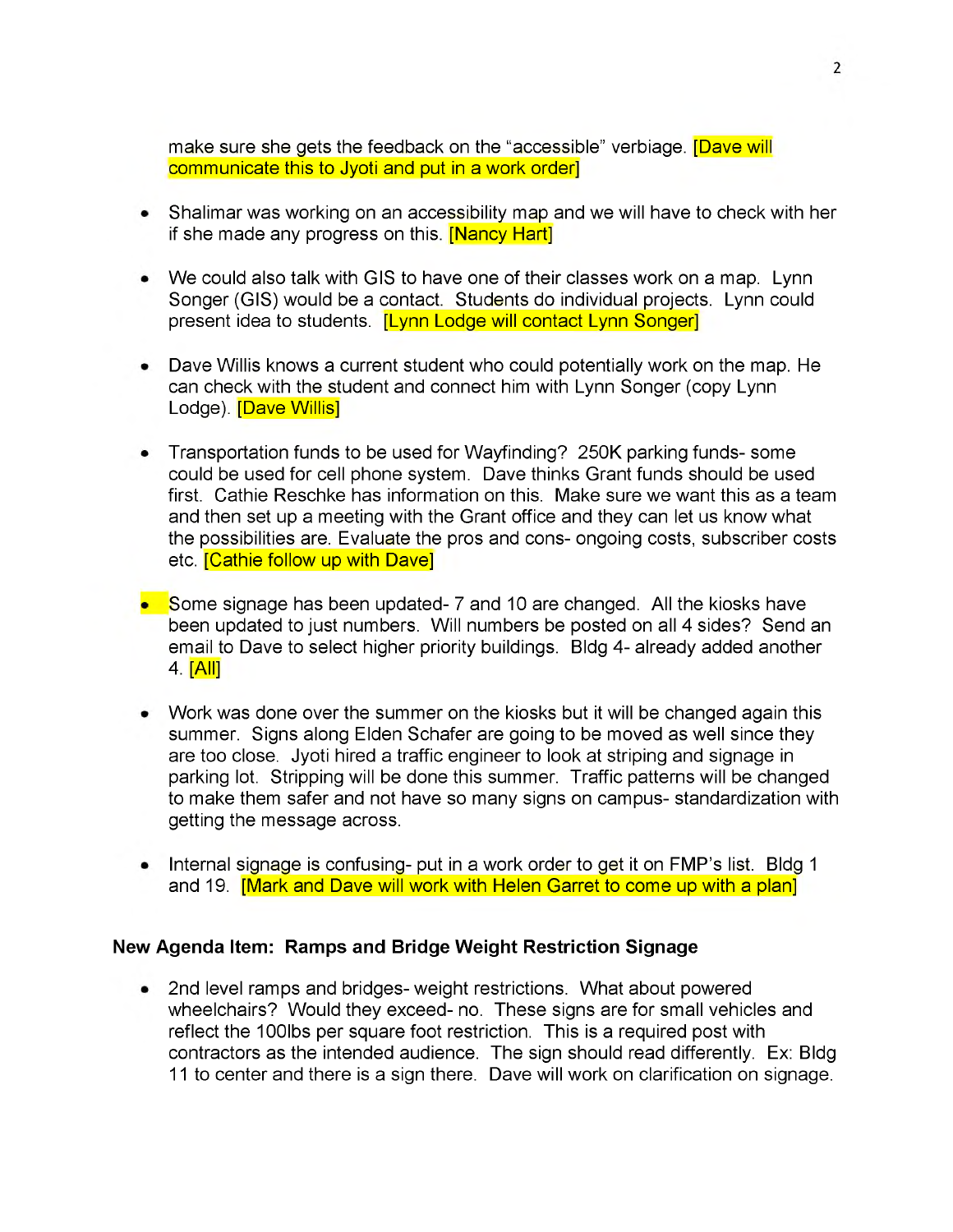Signage has to be there for guidance but language can be added for the general public. **[Dave Willis]** 

## **Deferred Maintenance/FMP Updates:**

- Currently FMP is responding to failures. There was a focus on getting into the new downtown campus. FMP has spent budget- only doing critical safety issues. Otherwise it has to wait to July 1st.
- The bond- working on the center building remodeling. Bldg 15 and Bldg 11 both have a renovation this summer 2.6 and 2.2 million- elevator may be added to Bldg 11. Seismic code and accommodations would be addressed at the same time with the addition of the elevator. Bldg 15- advanced tech, the decision is being made to do one of the following: add elevator or focus on sustainability or focus on seismic code. Voice our input- vote for elevator for accessibility with Todd. Dave is leaning towards the elevator. Project user group votes for elevator. [All contact Todd]
- $\bullet$  Bldg 15, 1<sup>st</sup> floor- Restroom walls feet moved in and technically ADA compliant but still creates wheelchair accessibility issues. Dave will talk to Todd. Margaret is talking with Pat O'Connor. Meeting the letter of the law but not being accessible. [Dave Willis]
- Voice command on north center building elevator and it failed. But will be added and add to bldg 10. It is not a standard feature but an add on. Dave is pushing vendors to go towards these types of features.
- DCA is not funded for hearing system and currently does not have a system. Dave is working on trying to find funding through grants for the system. Instead of using pre-wired system it has to be line in sight. Around 10K for 2 carts. **[Dave**] Willis]
- FMP updates on projects. Dave can copy Nancy on updates and challenges. Schedule quarterly meetings with grants office to go over potential projects that could use grant funds. Dave can schedule. Nancy Hart will get back to Dave on who should attend FMP and grants meeting to include ADA accommodations. [Dave Willis and Nancy Hart]

## **ADA Access Website/link:**

Website link update- Lori Brendan has added everything. Start moving forward on the development of the page. Vetting process for routing complaints. Report a problem- for accessibility issues. What could we do? Refer people to this place and how does it get routed? Accessibility maps, contact information and general comments etc. [Nancy Hart and Lynn Lodge will look over and forward to committee]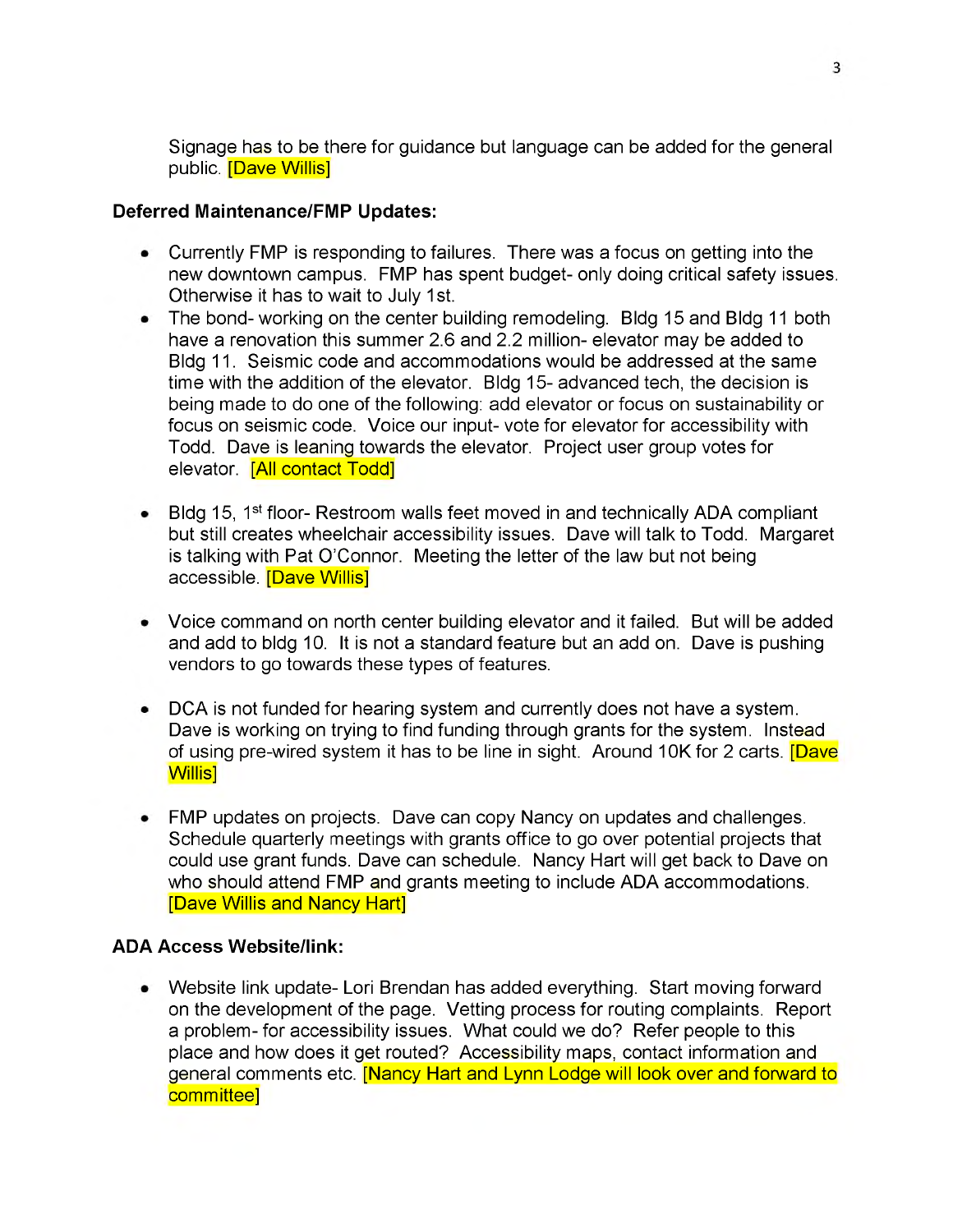## **Accessible Parking Issues:**

Dennis- the bricks are breaking down on the west side by the bus station. Heavier buses now. It is located in the middle of the accessible lane. Anyone in a chair would be challenged. Dave is aware and we need a longer term solution. LTD should partner in this fix. It is a trip hazard. Dave replaced a bunch already. Bricks are too thin. May have to shut down the bus line could be done over spring break. Add another bus station? Remove the bricks and have a permanent fix. Could be concrete with a paint template. There will be a change in the grade or will be textured for visually impaired. FMP is keeping up on them but there is continued crumbling. **[Dave Willis]** 

## **Evacuation Issues**:

- Evacutrack: Dawn has done training on all health clinic personal and DR on both up and down. All public safety officers also. Instruction sheet created.
- Dawn is making a video on what to do in an emergency situation. Crisis situation such as an active shooter. Dawn will make sure it is closed captioned. 3 videos are being made, shelter in place, evacuation. Less than 2 minutes. **[Dawn Barth]**
- Run, hide, fight- homeland security video will be linked. Dawn will check on captioning. [Lanecc.edu/safelane.](Lanecc.edu/safelane) The videos have voice over. **[Dawn can**] connect with Cathie Reschke]
- Faculty template for brief handout/instructions to give evacuation instructions to students at the beginning of each term. Dawn to check with Jace about evacuation video. **[Dawn Barth]**
- Draft brief instructions for instructors. Could go in weekly. **[Lynn, Dawn]**

# **Disability Club:**

- No updates on disability club- there never was a club. Toshiko is no longer here at LCC. We should support the idea if there is interest. **[Brandi Hoskins will let**] us know if she heard of interest]
- We could have an information meeting and host for those students interested. Get facts about club requirements. **[Kathy Torvik]**

## **Other:**

• Check with Jyoti on furniture update. **[Cathie Reschke]**